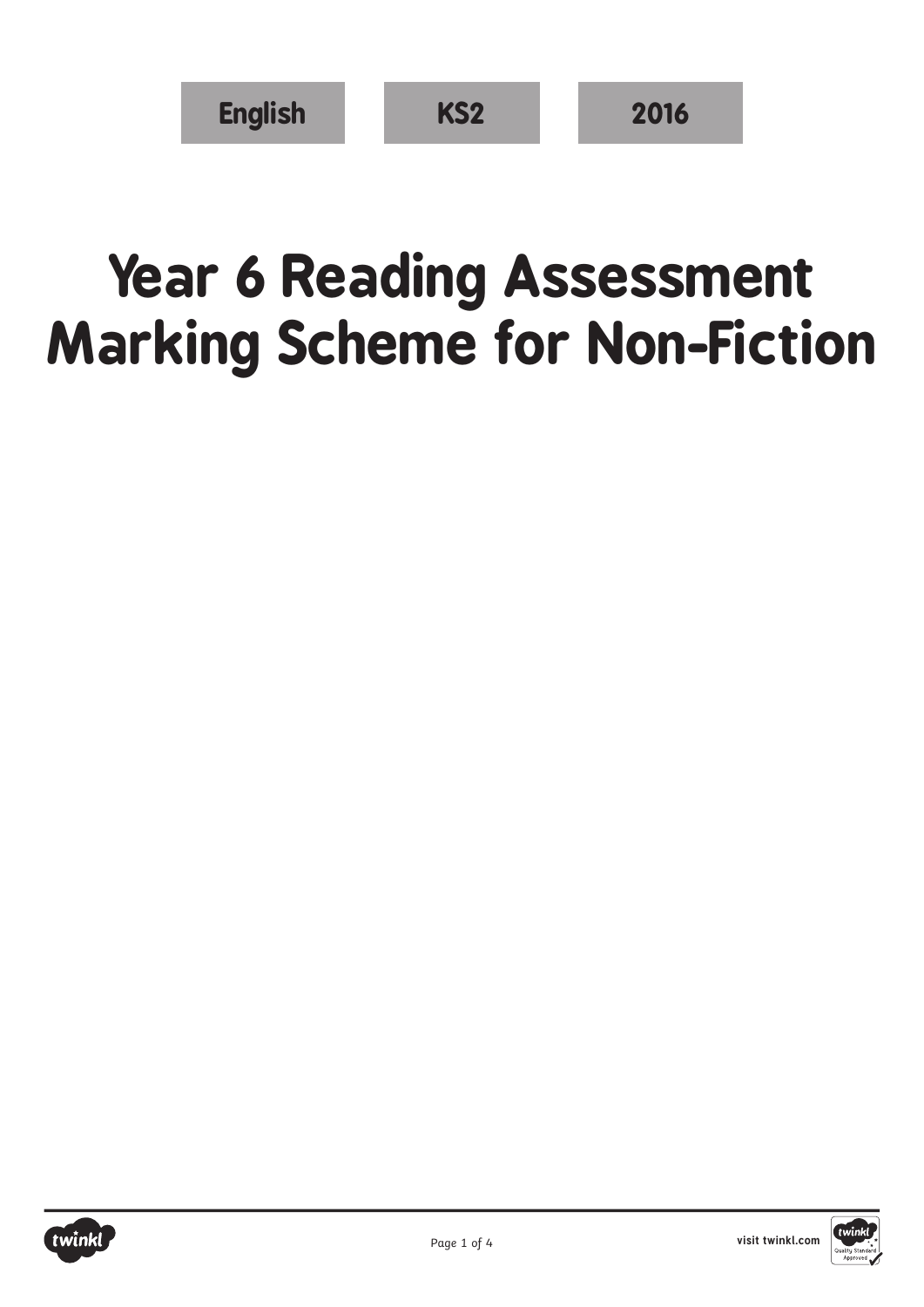## **Year 6 Reading Assessment: Non-Fiction <sup>2</sup>**

| question | answer                                                                                                                                                                                                                                  | marks   | notes                                                                                                                                                                                                                                                                                   |  |  |
|----------|-----------------------------------------------------------------------------------------------------------------------------------------------------------------------------------------------------------------------------------------|---------|-----------------------------------------------------------------------------------------------------------------------------------------------------------------------------------------------------------------------------------------------------------------------------------------|--|--|
| 1.       | According to the introduction of the text, how many species have now been classified as 'Extinct in the<br>Wild'?                                                                                                                       |         |                                                                                                                                                                                                                                                                                         |  |  |
|          | 69                                                                                                                                                                                                                                      | 1       | <b>Content domain:</b> 2b - retrieve and record information/<br>identify key details from fiction and non-fiction.                                                                                                                                                                      |  |  |
|          |                                                                                                                                                                                                                                         |         | Award 1 mark for the correct answer indicated.                                                                                                                                                                                                                                          |  |  |
| 2.       | How tall was the dodo bird thought to be?                                                                                                                                                                                               |         |                                                                                                                                                                                                                                                                                         |  |  |
|          | About 1 metre tall                                                                                                                                                                                                                      | 1       | <b>Content domain:</b> 2b - retrieve and record information/<br>identify key details from fiction and non-fiction.<br><b>Award 1 mark</b> for the correct answer indicated.                                                                                                             |  |  |
| 3.       | What other animals does the text list as being now extinct? Tick three.                                                                                                                                                                 |         |                                                                                                                                                                                                                                                                                         |  |  |
|          | passenger pigeon<br>West African black rhino<br>Tasmanian tiger                                                                                                                                                                         | Up to 2 | <b>Content domain:</b> 2b - retrieve and record information/<br>identify key details from fiction and non-fiction.<br>Award 2 marks for all three ticked correctly and no<br>others ticked.<br>Award 1 mark for one or two ticked correctly and/or<br>other options incorrectly ticked. |  |  |
| 4.       | Look at this sentence:<br>"Some animals, like the bald eagle and the American alligator, were once on the brink of extinction but<br>are now known to be recovering."<br>What is the meaning of the word <b>brink</b> in this sentence? |         |                                                                                                                                                                                                                                                                                         |  |  |
|          | the edge/verge/threshold<br>nearly occurring<br>about to happen                                                                                                                                                                         | 1       | <b>Content domain:</b> 2a - give / explain the meaning of<br>words in context.<br>Award 1 mark for answers which indicate the meaning<br>of brink.                                                                                                                                      |  |  |
| 5.       | Complete this table of information about some of the animals' features in the text.                                                                                                                                                     |         |                                                                                                                                                                                                                                                                                         |  |  |
|          | <b>Black Rhino</b><br>Endangered<br>880                                                                                                                                                                                                 | Up to 3 | <b>Content domain:</b> 2b - retrieve and record information/<br>identify key details from fiction and non-fiction.<br>Award 1 mark for each box correctly completed.                                                                                                                    |  |  |
| 6.       | In what year did the Chinese government introduce a hunting ban?                                                                                                                                                                        |         |                                                                                                                                                                                                                                                                                         |  |  |
|          | 1979                                                                                                                                                                                                                                    | 1       | <b>Content domain:</b> 2b - retrieve and record information/<br>identify key details from fiction and non-fiction.<br>Award 1 mark for the correct answer indicated.                                                                                                                    |  |  |

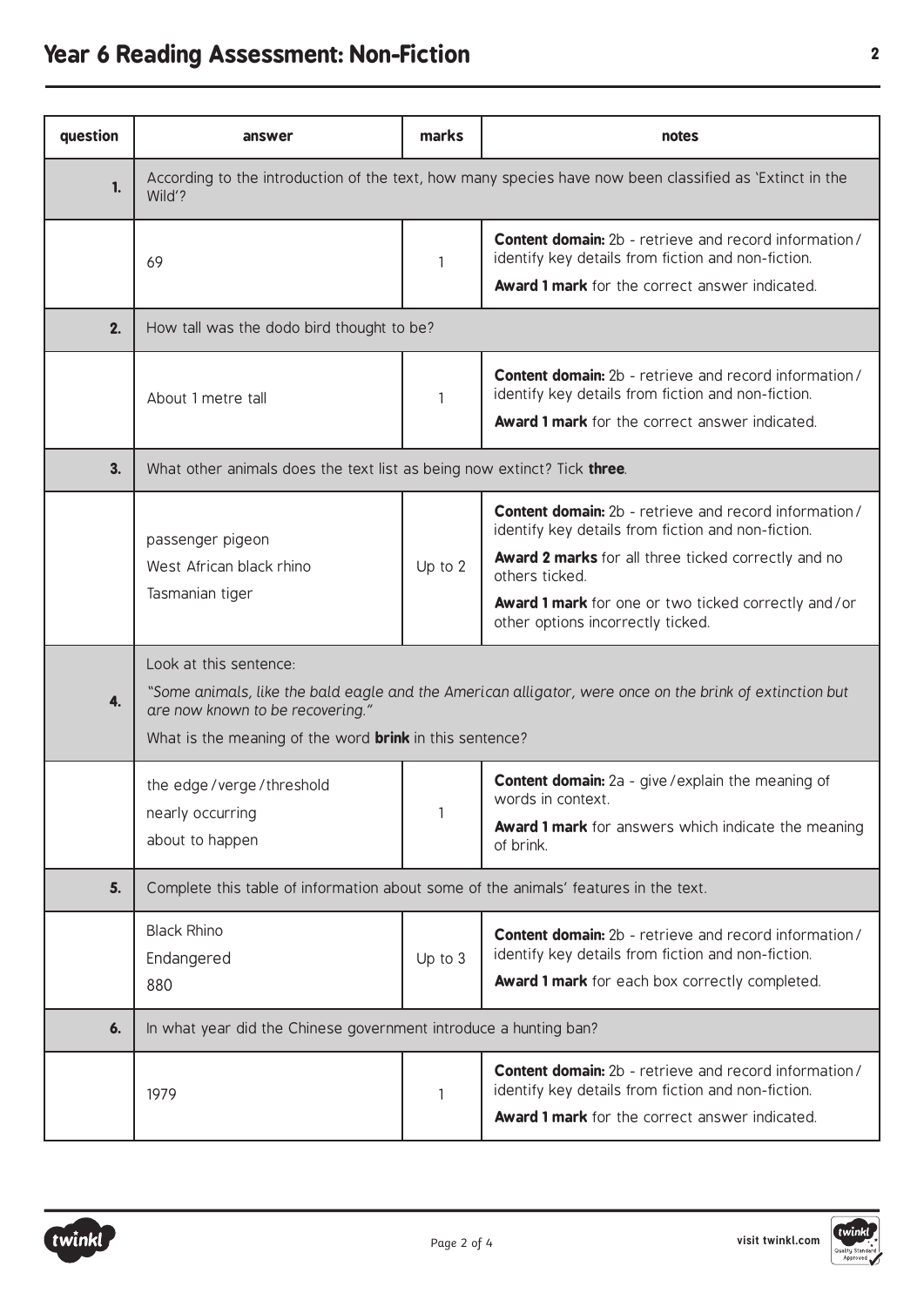| 7.  | According to the text, why is this species of tiger considered to be 'functionally extinct'?                                                                                                                                                                                                                                                       |              |                                                                                                                                                                                                                                                                                                              |  |  |
|-----|----------------------------------------------------------------------------------------------------------------------------------------------------------------------------------------------------------------------------------------------------------------------------------------------------------------------------------------------------|--------------|--------------------------------------------------------------------------------------------------------------------------------------------------------------------------------------------------------------------------------------------------------------------------------------------------------------|--|--|
|     | Because it has not been seen in<br>the wild for more than 25 years.                                                                                                                                                                                                                                                                                | $\mathbf{1}$ | <b>Content domain:</b> 2b - retrieve and record information/<br>identify key details from fiction and non-fiction.<br>Award 1 mark for the correct answer indicated.                                                                                                                                         |  |  |
| 8.  | Find and copy a word which means reducing or getting smaller in number.                                                                                                                                                                                                                                                                            |              |                                                                                                                                                                                                                                                                                                              |  |  |
|     | decreasing or decline                                                                                                                                                                                                                                                                                                                              | 1            | <b>Content domain:</b> 2a - give / explain the meaning of<br>words in context.<br>Award 1 mark for either decreasing or decline.                                                                                                                                                                             |  |  |
| 9.  | Why might it be surprising that the giant panda is endangered? Give two reasons.                                                                                                                                                                                                                                                                   |              |                                                                                                                                                                                                                                                                                                              |  |  |
|     | 1. Considerable efforts have gone<br>into conservation.<br>2. The animals have no natural<br>predators.                                                                                                                                                                                                                                            | Up to $2$    | <b>Content domain:</b> 2b - retrieve and record information/<br>identify key details from fiction and non-fiction.<br>Award 1 mark for each correct reason indicated.                                                                                                                                        |  |  |
| 10. | Why are the pandas important for the bamboo forests?                                                                                                                                                                                                                                                                                               |              |                                                                                                                                                                                                                                                                                                              |  |  |
|     | Spread seeds/encourage new<br>growth                                                                                                                                                                                                                                                                                                               | $\mathbf{1}$ | <b>Content domain:</b> 2d - make inferences from the text /<br>explain and justify inferences with evidence from the<br>text.<br>Award 1 mark for the correct answer indicated.                                                                                                                              |  |  |
| 11. | How do pandas living in the wild benefit other animal species?                                                                                                                                                                                                                                                                                     |              |                                                                                                                                                                                                                                                                                                              |  |  |
|     | Other species of animals live in<br>the forest so they need it to keep<br>growing.<br>Without the pandas spreading<br>bamboo seeds, the forests would<br>not grow so well and it is the home<br>of the other species.<br>The forest is home to other animal<br>species which rely on the pandas<br>spreading the seeds to encourage<br>new growth. | $\mathbf{1}$ | Content domain: 2d - make inferences from the text /<br>explain and justify inferences with evidence from the<br>text.<br><b>Award 1 mark</b> for answers which explain the need for<br>regrowth of the bamboo forest as a habitat for other<br>species, which occurs through the pandas spreading<br>seeds. |  |  |
| 12. | Match these facts with the correct animal in the text. One has been done for you.                                                                                                                                                                                                                                                                  |              |                                                                                                                                                                                                                                                                                                              |  |  |
|     | Bald Eagle - Once at risk of<br>extinction but now recovering<br>Black Rhino - Killed for the illegal<br>trade of their horn<br>Dodo - Flightless bird, now<br>extinct                                                                                                                                                                             | $\mathbf{1}$ | <b>Content domain:</b> 2b - retrieve and record information/<br>identify key details from fiction and non-fiction.<br><b>Award 1 mark</b> for all animals and facts correctly<br>matched.                                                                                                                    |  |  |